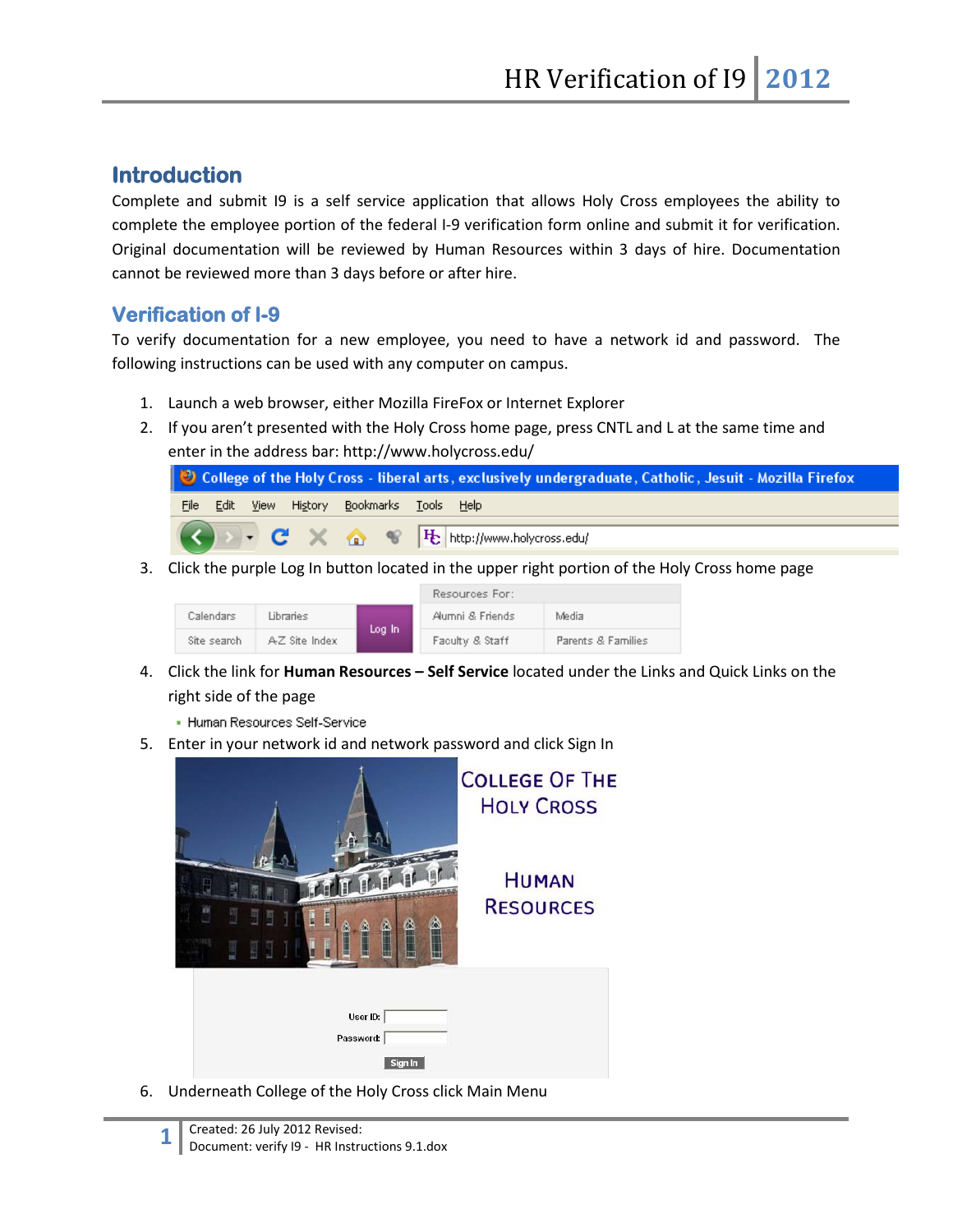7. From this expanded menu click *Workforce Administration*



8. From this expanded menu click *Personal Information*



9. From this expanded menu click *I-9 Forms*

| <b>Biographical</b>                   |  |
|---------------------------------------|--|
| <b>C</b> Organizational Relationships |  |
| Personal Relationships                |  |
| ] Citizenship                         |  |
| Disability                            |  |
| OEE Workforce Survey CAN              |  |
| iwersit <del>y Compliance I</del>     |  |
| I-9 Forms                             |  |
| Add a Person                          |  |
| Manage Hires                          |  |
|                                       |  |